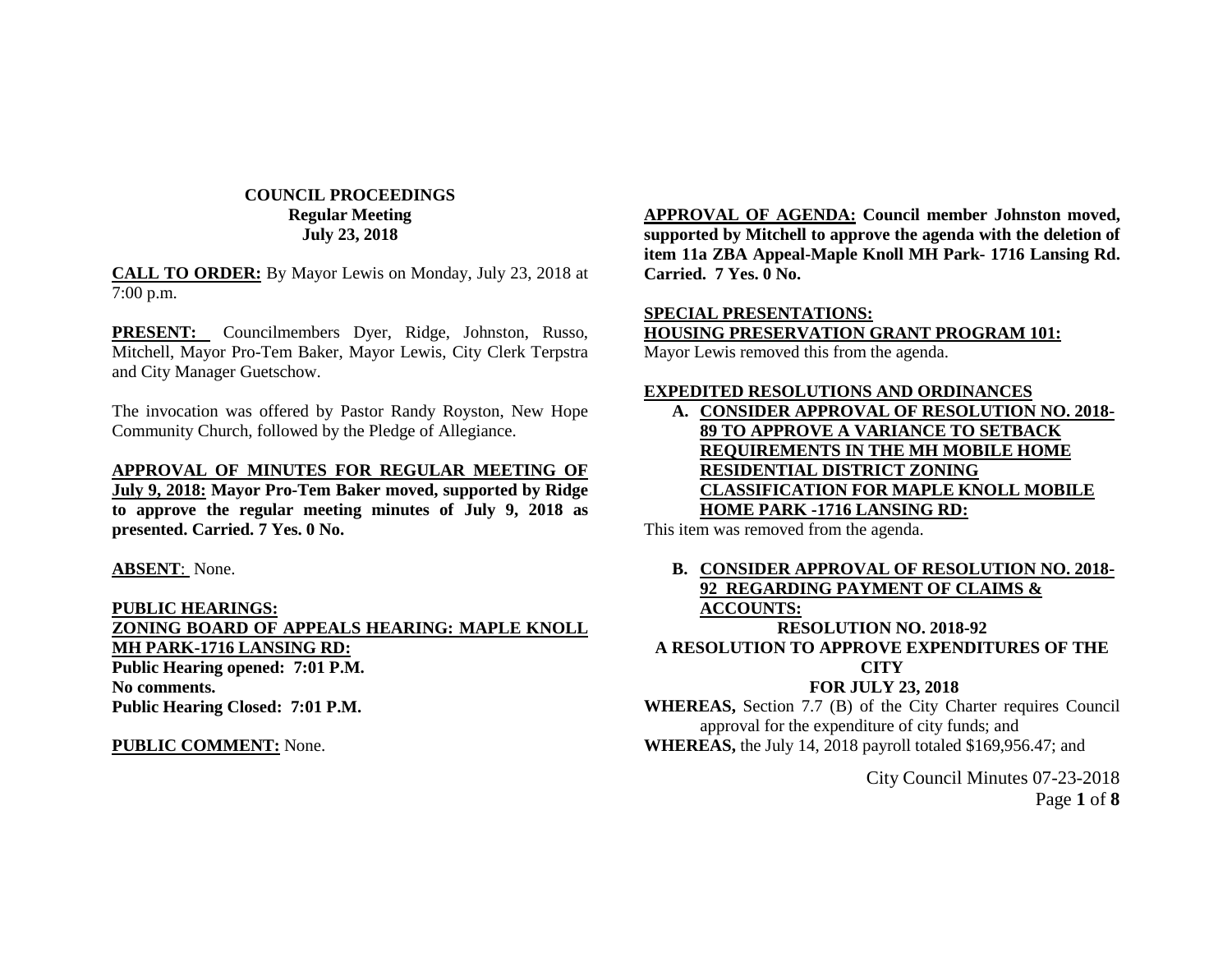**WHEREAS,** the July 23, 2018 claims total \$216,880.96;

**THEREFORE, BE IT RESOLVED** that the City Council approves claims and accounts for July 23, 2018 in the amount of \$386,837.43

### **APPROVAL OF CLAIMS AND ACCOUNTS BY ROLL CALL**

**VOTE: Council member Ridge moved, supported by Mitchell to approve Resolution 2018-92 for expenditures of the City for July 23, 2018 as presented. Carried. 7 Yes. 0 No.**

## **ACTION ITEMS – RESOLUTIONS AND ORDINANCES:**

- **A. CONSIDER APPROVAL OF RESOLUTION NO 2018- 88 SALE OF FIREWOOD: RESOLUTION NO. 2018-88 A RESOLUTION TO AUTHORIZE A SALE OF FIRE WOOD**
- **WHEREAS,** the City removes trees throughout the year from the City right-of-ways; and
- **WHEREAS,** it was previously determined that the wood had some value and should be sold by sealed bids annually; and
- **WHEREAS,** an advertisement was placed in the local paper and sent to previous bidders for the seven stacks of wood; and
- **WHEREAS,** six people submitted bids for the eleven stacks of wood with the highest bids totaling \$862.00.
- **THEREFORE, BE IT RESOLVED** That the City sell wood stacks #1-11 to the highest bidders of each wood stack totaling \$862.00 in accordance with the bid tabulation

**Council member Russo moved, supported by Baker to approve Resolution No. 2018-88 sale of firewood as presented. Carried. 7 Yes. 0 No.**

**B. CONSIDER APPROVAL OF RESOLUTION NO. 2018- 91 TO AUTHORIZE CONTRACTING WITH REHMANN ROBSON FOR ACCOUNTING SERVICES:**

### **RESOLUTION NO. 2018-91 A RESOLUTION TO AUTHORIZE CONTRACTING WITH REHMANN ROBSON FOR ACCOUNTING SERVICES**

- **WHEREAS,** the City has been contracting with the firm of Rehmann Robson on a month-to-month basis for various accounting services; and
- **WHEREAS,** Rehmann Robson has provided a proposal to the City to provide these and other services, including assistance with upgrading accounting software, on a longer term basis; and
- **WHEREAS,** it is in the best interests of the City to contract with Rehmann Robson for these services for a three-year period;
- **NOW, THEREFORE, BE IT RESOLVED** that the City Council does hereby authorize the City Manager to execute an agreement with Rehmann Robson for accounting and related services for a three-year period in accordance with the terms of its proposal.

# **Council member Ridge moved, supported by Dyer to approve Resolution No. 2018-91 to authorize a contracting with Rehmann**

City Council Minutes 07-23-2018 Page **2** of **8**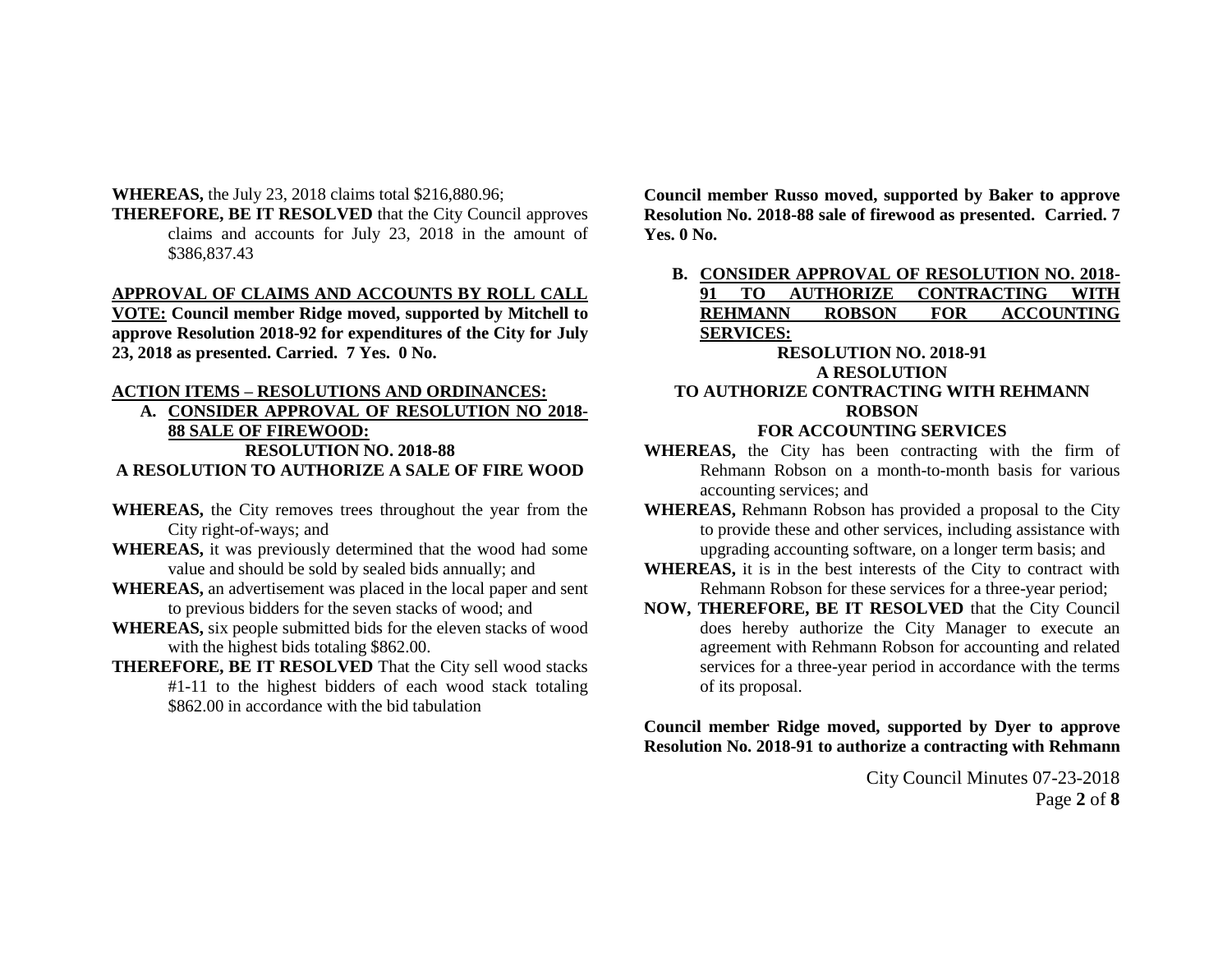**Robson for Accounting Services as presented. Carried. 6 Yes. (Baker, Dyer, Johnston, Mitchell, Ridge, Lewis) 1 No. (Russo)**

#### **INTRODUCTION OF RESOLUTIONS AND ORDINANCES:**

# **A. CONSIDER FIRST READING OF RESOLUTION NO. 2018-93 CHARLOTTE FRONTIER DAYS: RESOLUTION 2018-93 CHARLOTTE FRONTIER DAYS CITY OF CHARLOTTE**

**WHEREAS,** the Frontier Days Festival is a community based, organized event that is to be held September 5 through the 9, 2018; and

**WHEREAS,** the Charlotte Frontier Days Festival Committee is responsible for organizing events that contribute to community wide fellowship, benevolence, and welfare; and

**WHEREAS,** the Committee in conjunction with the Chief of Police and DPW Director, have planned the Charlotte Frontier Days Parade and other events that require use and closure of certain public streets and right of ways; and

**WHEREAS**, the Committee has requested that the Charlotte City Council approve the following requests and conditions:

### **CLOSURE OF STREETS**

1. Closure to through traffic from 6:00 a.m. to 1:00 p.m. on Saturday, September 8, 2018:

> West Lovett from Cochran to Bostwick East Lovett from Cochran to Pleasant Seminary from Cochran to Pleasant Krebs Ct. from Cochran to Horatio

Henry from Cochran to Pleasant Warren from Cochran to Pleasant Shaw from Cochran to Pleasant Oliver from Lawrence to Horatio Horatio from Oliver to Shepherd Washington from Lawrence to Seminary

With one side of above-mentioned street remaining open for emergency vehicle access.

- 2. The Committee will provide for street closure signing as per the Michigan Manual of Uniform Traffic Devices for the above streets, except for Horatio. The city will supply closing signs for Horatio at Shepherd and Lawrence.
- 3. The Committee requests E. Lovett from Cochran to Washington closed on Friday, September 7, after 6:00 p.m. to Saturday, September 8, at 6:00 p.m. for placement of a "Reviewing Stand" east of the Cochran intersection and for special events.
- 4. The Committee requests Cochran from Lawrence south to Fourth Street be closed from 9:30 a.m. Saturday, September 8, until 1 p.m. Saturday, September 8 for a parade and as approved by the Michigan Department of Transportation Permit.

### **PARADE – SEPTEMBER 8, 2018**

1. The Department of Public Works shall be responsible for placement of the required "NO PARKING" signs at 5:00 a.m., Saturday, September 8, 2018, along the parade assembly area as well as Third Street, Fourth Street and the

> City Council Minutes 07-23-2018 Page **3** of **8**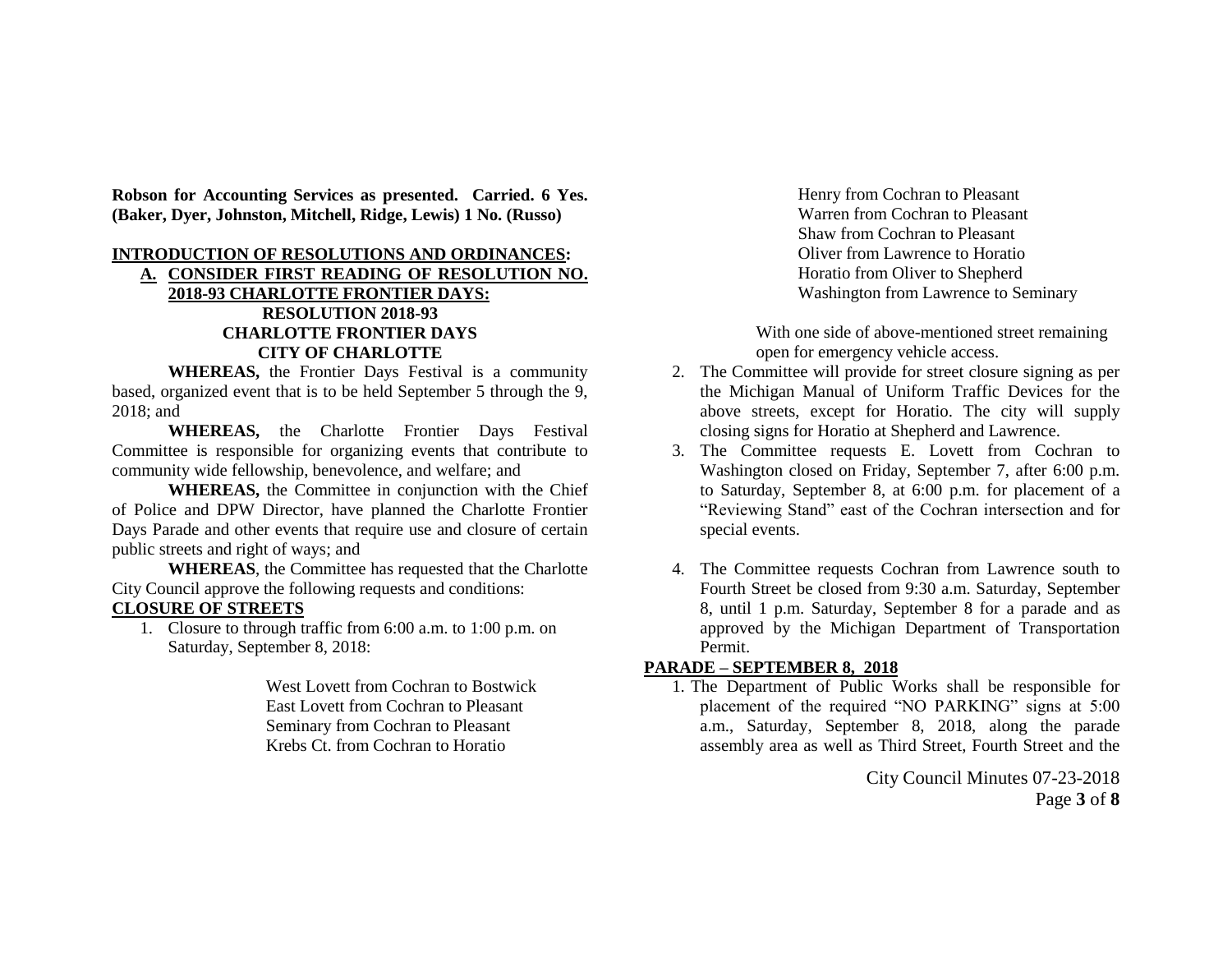100 Block of W. Stoddard Street or as designated by the Charlotte Police Department.

- 2. The Committee will provide parade marshals near the street closure locations to assist with traffic.
- 3. The Committee requests that the Charlotte Police Department provide assistance for the parade on September 8, and further assistance will be provided by parade marshals, with the route and detour of the parade and time being provided to the Charlotte Police at the earliest opportunity.
- 4. The Committee will rope the parade route and display "No Parking" signs on the morning of the parade between 5:00 a.m. and 6:00 a.m. and remove them immediately after the parade.
- 5. Due to the parade route no parking will be allowed on Third Street, both on the East and West side of the fairgrounds.

# **OTHER REQUESTS**

- 1. Council gives special approval for the use of Eatran Trolley pickup signs placed in the right-of-way where necessary.
- 2. The Committee will provide "No Parking" signs for the above streets except for Horatio, which the city will provide the "No Parking" signs.
- 3. The Committee will provide, for approval, to the Chief of Police, a completed liquor license application for the saloon.
- 4. Hayes Green Beech Hospital in cooperation with the Committee will organize and hold a "5k Race" on Saturday morning, September 8, 2018. The race will begin in the 200

Block of N. Oliver Street, follow the parade route, circle through Bennett Park and return to finish on Lawrence Avenue near Pleasant Street.

- 5. That the City Department of Public Works install event signs to be placed in the right of way on S. Cochran South bound, North of Third Street (60" x 18"), North bound South of Third Street (48" x 6"), and North bound, South of tennis court/fairgrounds entrance (60" x 18").
- 6. Grant the entire use of Bennett Park, North of the river, for the use of Children's activities planned by and hosted by Guardian Angels Suitcases for Kids 501c3 organization. Also include the Battle Creek River for a Rotary Duck Drop and to request use of the pavilion, which was rented for event weekend.
- 7. The Committee will provide several kids' activities and a petting zoo, at the Eaton County Fairgrounds from September 8 through September 9, 2018.
- 8. The Committee will host a teen dance on the fairgrounds. The dance will be held in a barn with the Volunteers in Policing from Eaton County as well as parents chaperoning the event. This event will take place Saturday September 8, 2018.
- 9. Grant the use of the back entrance into the fairgrounds camping area located adjacent to the waste water treatment plant, for the entrance and exit of campers and their vehicles and for access on and off the grounds Saturday, September 8, during the 5k race and the parade (9:30 a.m. to 1:00 p.m.)

City Council Minutes 07-23-2018 Page **4** of **8**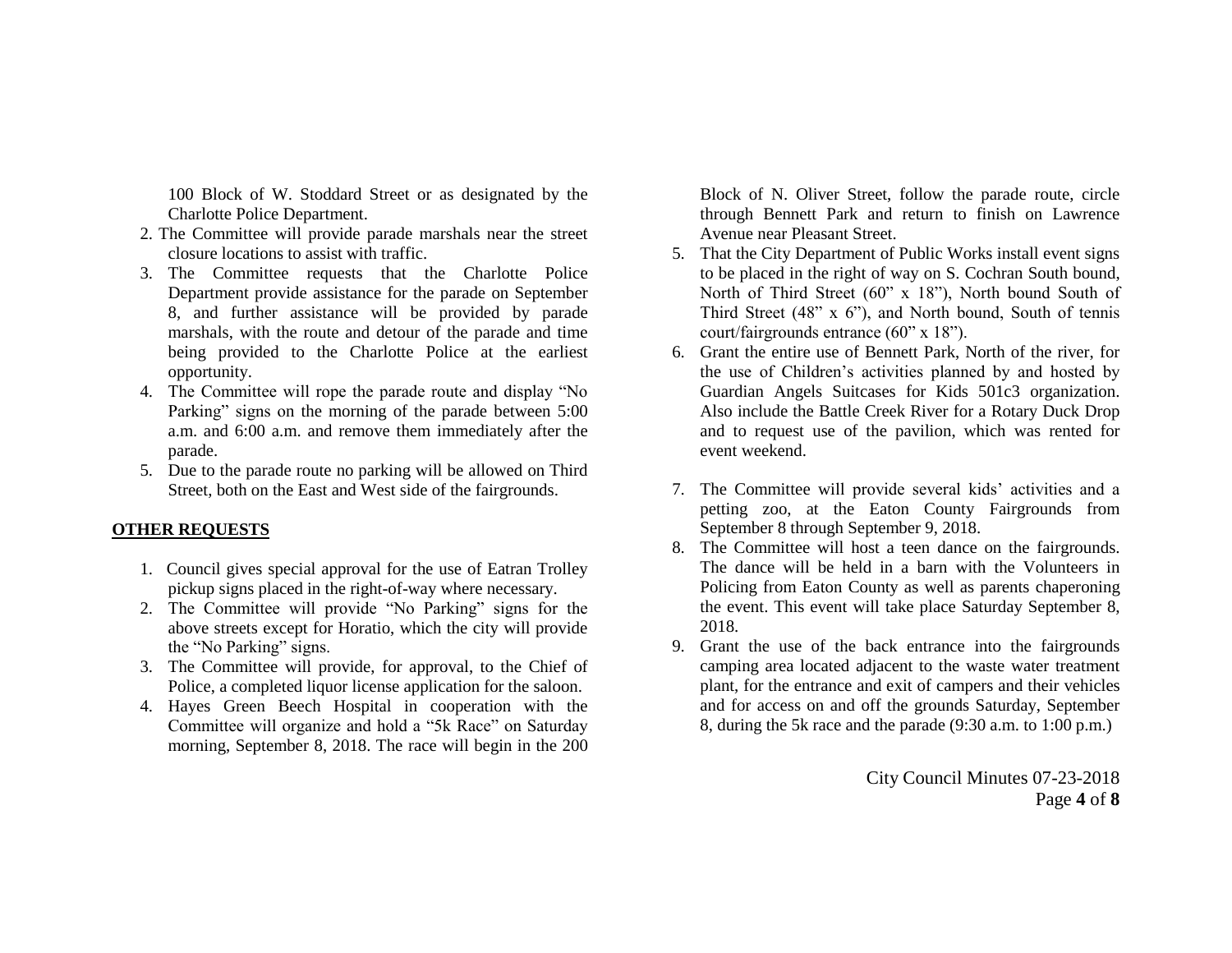- 10. That the following area be designated as "No Parking": All four sides of the 1885 Courthouse block which includes East bound Harris, South bound Cochran, West bound Lawrence, and North bound Bostwick and the North side of 100 and 200 blocks of West Harris, with a portion of N. Bostwick Avenue reserved for handicapped parking. The "No Parking" signs will be placed around the square as coordinated by the Charlotte Police Department and the Arts and Craft Chairman with signing to be provided by the Arts and Crafts Committee.
- 11. Permission to place arts and crafts in the parkway around Courthouse square boarded by Cochran, Lawrence, Bostwick, and Harris streets under the direction of the Charlotte Police Department in accordance with a layout map provided.
- 12. A license will be granted to Charlotte Frontier Days, Inc. to be the designated agent for all solicitor licenses in the City of Charlotte during the Frontier Days Celebration from September 5 through September 9, 2018, per City Code, Chapter 46, and Section 2.

**WHEREAS,** the City Council of the City of Charlotte determine these temporary street closings and other requests are in the best interest of the City.

**WHEREAS**, the City of Charlotte may require payment for in kind services to cover the costs of overtime labor and equipment charges used in conjunction with this special event.

**NOW, THEREFORE BE IT RESOLVED**, that these street closures at the specified times and the other requests be granted.

**BE IT ALSO RESOLVED**, that the Department of Public Works will provide the requested barricades and signs for street closings and parking.

**Mayor Pro-Tem Baker moved, supported by Johnston to approve first reading of Resolution No. 2018-93 Charlotte Frontier Days as presented. Carried. 7 Yes. 0 No.**

### **B. CONSIDER APPROVAL OF FIRST READING RESOLUTION NO. 2018-94 CROP WALK: RESOLUTION NO. 2018 –94 A RESOLUTION AUTHORIZING ANNUAL CROP WALK**

- WHEREAS, the 35<sup>th</sup> Annual CROP Walk is hosting the traditional walk from Bennett Park to Downtown Charlotte on Sunday, October 7, 2018 to raise funds for charity; and
- **WHEREAS,** this year there will be the 1<sup>st</sup> Annual 5k race through Bennett Park; and
- **WHEREAS,** CROP Walk is an annual event with the cooperation of fifteen local churches, 10 local businesses, and Olivet College; and
- **WHEREAS,** the 25% of the proceeds will stay local while the remainder goes out into the wider world to help needy people; and
- **WHEREAS,** the event setup and program will be held at Bennett Park with overflow parking available at the First Baptist Church across the street from Fairgrounds; and

City Council Minutes 07-23-2018 Page **5** of **8**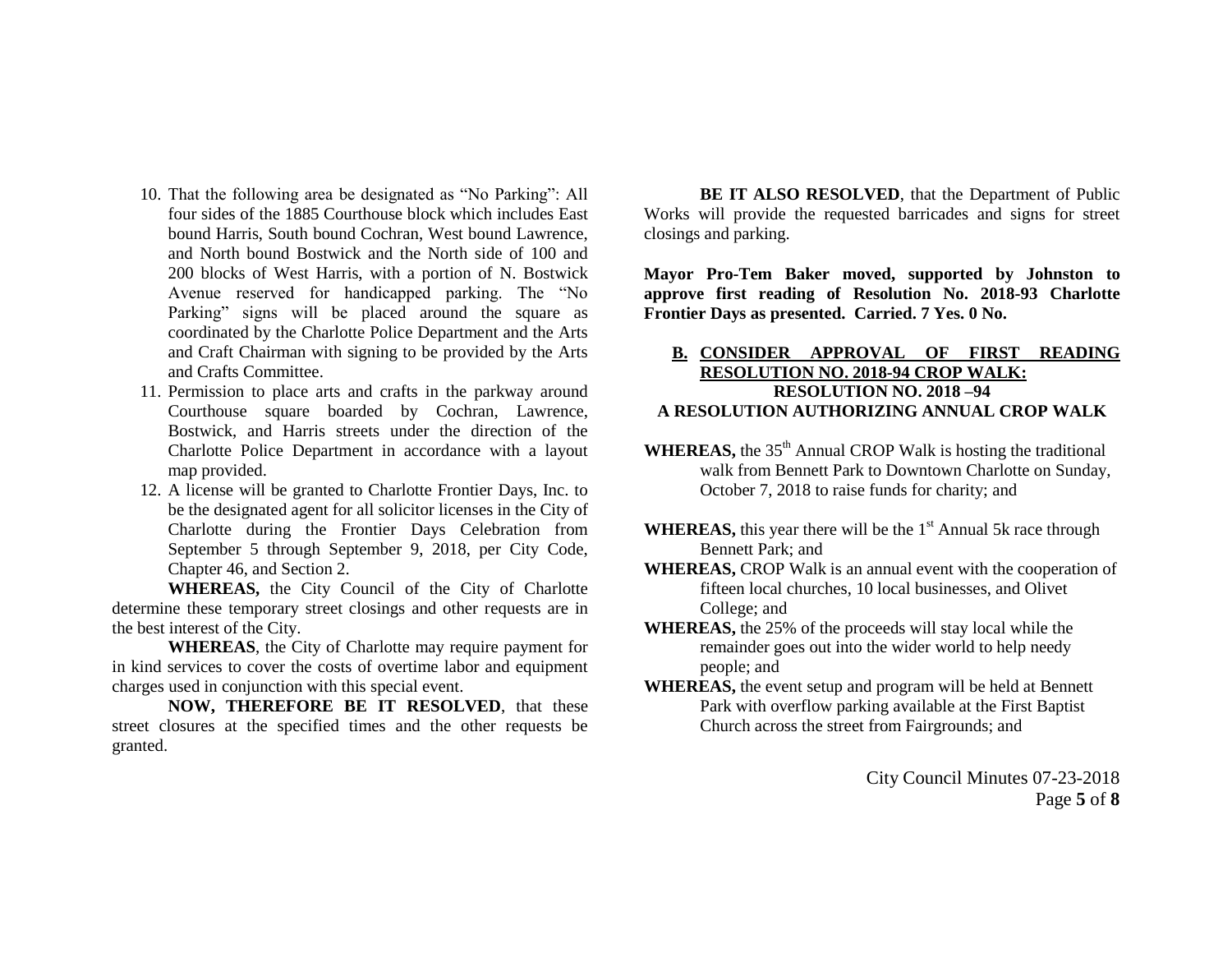- **WHEREAS,** the organizers of CROP Walk are asking that the Charlotte City Council approve the use of the trails in Bennett Park for part of the race course; and
- **WHEREAS,** CROP Walk is not asking that the City Council provide any barricades or assistance for the event.
- **NOW, THEREFORE, BE IT RESOLVED,** that CROP Walk be granted the right to use the trails of Bennett Park for their 5K run.

**Council member Russo moved, supported by Dyer to approve first reading of Resolution No. 2018-94 Crop Walk as presented. Carried. 7 Yes. 0 No.**

**C. CONSIDER FIRST READING RESOLUTION NO. 2018-95 TO AUTHORIZE A CONTRACT FOR PURCHASE OF TWO VEHICLES FOR THE POLICE DEPARTMENT:**

### **RESOLUTION NO. 2018-95 A RESOLUTION TO AUTHORIZE A CONTRACT FOR THE PURCAHSE OF TWO VEHICLES FOR THE POLICE DEPARTMENT.**

- **WHEREAS,** these purchases were identified in the budgeting process for the replacement of the 2009 Dodge Charger with a more purposeful overall administrative and patrol vehicle for the Chief of Police and the 2014 Chevrolet Tahoe command patrol vehicle due to age and repair costs.
- **WHEREAS,** we have solicited bids from those manufacturers that provide qualified police vehicles, and the following providers met the qualifications.
- **WHEREAS,** four bids were received in total from the preferred manufacturers. Two of the bids were from the State of Michigan bid contracts, two of the bids were from local Charlotte vehicle dealers.
- **WHEREAS,** Berger Chevrolet of Grand Rapids holds the State of Michigan contract bid #071B7700177 for the 2019 Chevrolet Police Tahoe with a bid of \$32,558, Gorno Ford of Woodhaven holds the State of Michigan contract bid #071B7700181 for the 2018 Ford Police Interceptor with a bid of \$29,050. The local bid from Team One Chevrolet for the 2019 Tahoe is \$33,809. The local bid from Candy Ford for the 2018 Police Interceptor is \$29,138.
- **WHEREAS, the** local bid for the 2018 Ford Police Interceptor from Candy Ford meets the local bid preference within 5% per city policy. The local bid for the 2019 Chevrolet Police Tahoe from Team One Chevrolet also meets the local bid preference within city policy.
- **THEREFORE, BE IT RESOLVED** that the City of Charlotte enter into the purchase agreements for the 2018 Ford Police Interceptor administrative vehicle with local preference dealer Candy Ford in the amount of \$29,138 and Team One Chevrolet for the 2019 Chevrolet Police Tahoe patrol vehicle in the amount of \$33,809.

**Council member Russo moved, supported by Dyer to approve first reading of Resolution No. 2018-95 to authorize a contract for purchase of two vehicles for the police department as presented. Carried. 7 Yes. 0 No.**

> City Council Minutes 07-23-2018 Page **6** of **8**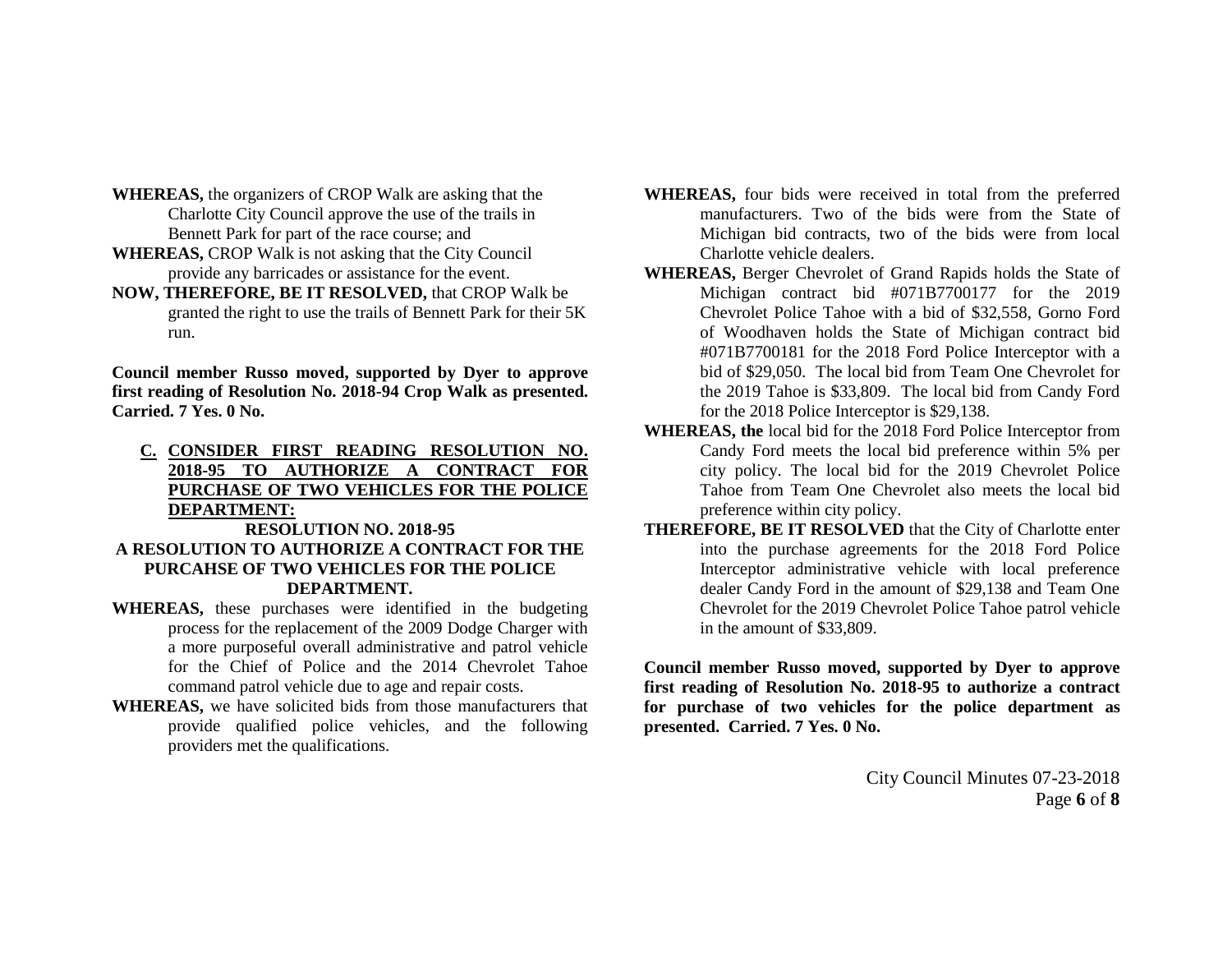# **D. CONSIDER APPROVAL OF FIRST READING ORDINANCE NO. 2018-03 TO AMEND SECTION 14- 28 CHAPTER 14 BUILDING & BUILDING REGULATIONS AND SET PUBLIC HEARING FOR AUGUST 13, 2018: CITY OF CHARLOTTE**

## **ORDINANCE NO. 2018-03**

AN ORDINANCE TO AMEND SECTION 14-28 OF CHAPTER 14 - BUILDINGS AND BUILDING REGULATIONS - OF THE CODE OF THE CITY OF CHARLOTTE TO INCLUDE THE BUILDING OFFICIAL'S DESIGNEES IN ENFORCING THE STATE CONSTRUCTION CODE.

THE CITY OF CHARLOTTE ORDAINS:

Section 14-28 of Chapter 14 - Building and Building Regulations - of the Code of the City of Charlotte is hereby amended to read as follows:

# **§ 14-28. AGENCY DESIGNATED.**

Pursuant to the provisions of the State Construction Code, in accordance with § 8b(6) of Public Act 230 of 1972, as amended, the Building Official and his designees of the city are hereby designated as the enforcing agency to discharge the responsibilities of the city under such act. The city assumes the responsibility for the administration and enforcement of such act throughout its corporate limits.

This ordinance shall become effective 20 days after adoption and that the above ordinance be passed to a second reading.

**Mayor Pro-Tem Baker moved, supported by Mitchell to approve first reading of Ordinance No. 2018-03 to amend section 14-28 Chapter 14 Building & Building regulations and set public hearing for August 13, 2018 as presented. Carried. 7 Yes. 0 No.**

## **COMMUNICATIONS AND COMMITTEE REPORTS**

**CITY ATTORNEY REPORT:** Not present. Report included in packet.

**CITY MANAGER REPORT:** City Manager Guetschow reported that the auditors from Plante Moran were here today to begin preliminary work on the audit. They will be back in mid September. He noted that Summer tax bills were mailed and payments are being collected as in past years. He reported that the City will be converting accounting software beginning in August. He invited everyone to attend the 2<sup>nd</sup> Annual Summer Storytellers event to be held on Wednesday, July 25, 6:00 P.M. at Windwalker Underground Gallery. He announced that he will be on vacation the week of July  $30<sup>th</sup>$ .

### **COUNCILMEMBER COMMITTEE REPORTS:**

- Council member Johnston reported that the Planning Commission met on July  $10<sup>th</sup>$  however he was unable to attend.
- Council member Mitchell reported on the Airport meeting held on July  $16<sup>th</sup>$  and stated that the issue of drones in the

City Council Minutes 07-23-2018 Page **7** of **8**